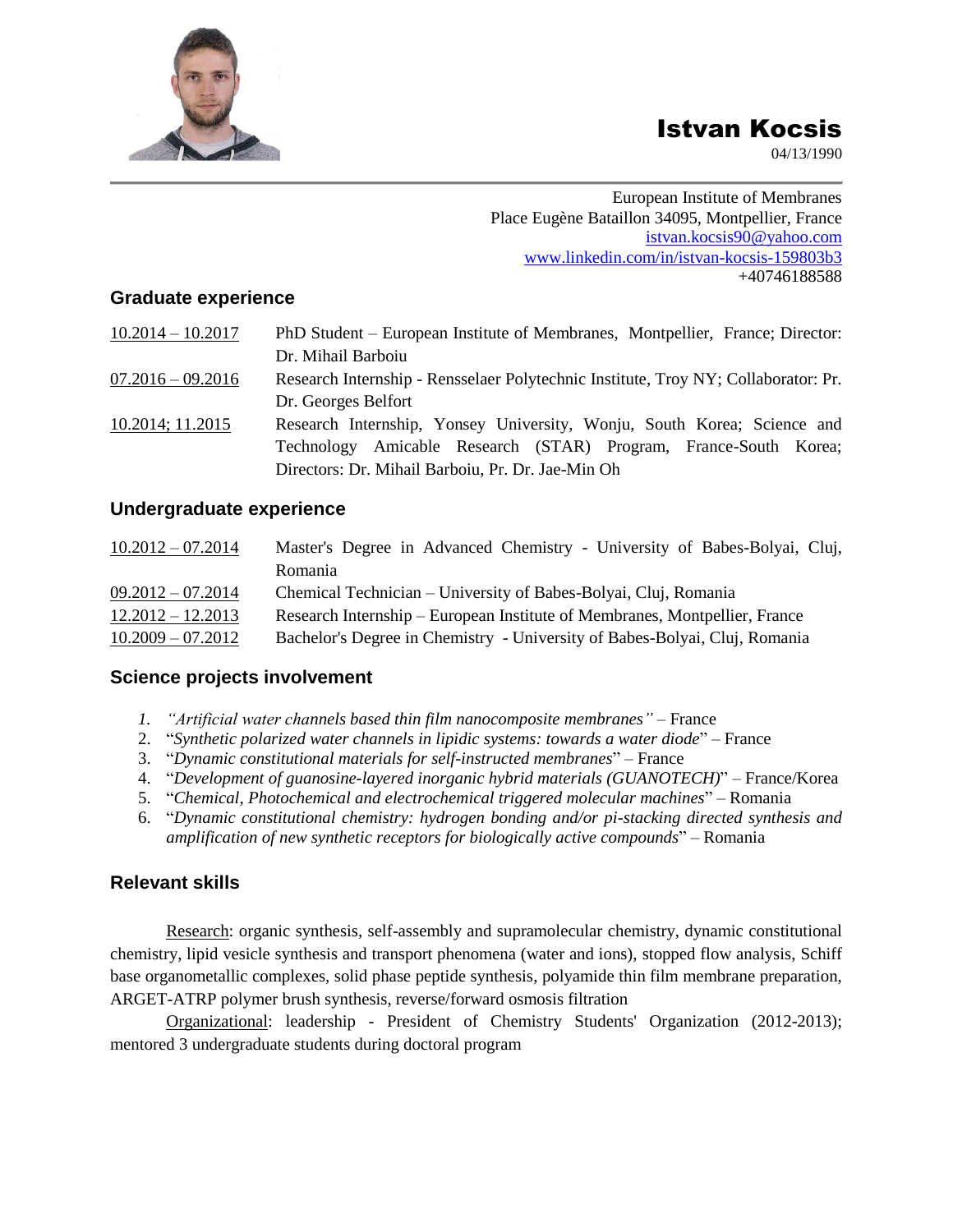#### **Publications**

- 1. Oriented chiral water wires in artificial transmembrane channels, **I. Kocsis**, M. Sorci, H. Vanselous, S. Murail, S. E. Sanders, E. Licsandru, Y.-M. Legrand, A. van der Lee, M. Baaden, P. B. Petersen, G. Belfort, M. Barboiu, *submitted*.
- 2. Atmospheric Pressure Plasma ARGET ATRP Modification of Poly(ether sulfone) Membranes: A Combination Attack, J. J Keating, M. Sorci, **I. Kocsis**, A. Seatro, M. Barboiu, P.Underhill, G. Belfort, *submitted*.
- 3. Columnar Self-Assemblies of Triarylamines as Scaffolds for Artificial Biomimetic Channels for Ion and for Water Transport, S. Schneider; E. Licsandru; **I. Kocsis**; A. Gilles; F. Dumitru; E. Moulin; J. Tan; J-M. Lehn; N. Giuseppone; M. Barboiu, *J. Am. Chem. Soc.* **2017**, 139, 3721−3727.
- 4. A class of carbonic anhydrase I selective activators*,* E. Licsandru, M. Tanc, **I. Kocsis**, M. Barboiu, C. Supuran, *J. Enzyme Inhib. Med. Chem.* **2017**, *32*, 37-46.
- 5. Salt-excluding artificial water channels exhibiting enhanced dipolar water and proton translocation*,* E. Licsandru\*, **I. Kocsis\***; Shen, Yuexiao\*; S. Murail, Y-M. Legrand, A. van der Lee; D. Tsai, M. Baaden, M. Kumar, M. Barboiu, *J. Am. Chem. Soc.* **2016**, *138*, 5403-5409. (\*shared first authors)
- 6. Controlled supramolecular structure of guanosine monophosphate in the interlayer space of layered double hydroxide, G-H. Gwak, **I. Kocsis**, Y-M. Legrand, M. Barboiu, J-M. Oh, *Beilstein J. Nanotechnol.* **2016**, 7, 1928-1935.
- *7.* Squalyl Crown Ether Self-Assembled Conjugates: An Example of Highly Selective Artificial K+ Channels*,* Z. Sun, A. Gilles, **I. Kocsis**, Y.-M. Legrand, E. Petit, M. Barboiu, *Chem. Eur.J*. **2016**, *22*, 2158 –2164.
- *8.* Supramolecular rulers enabling selective detection of pure short ssDNA via chiral self-assembly*,*  **I. Kocsis**, A. Rotaru, Y.-M. Legrand, I. Grosu, M. Barboiu, *Chem. Commun*., **2016**, *52*, 386-389.
- 9. Self-sorting of Dynamic Metallosupramolecular Libraries DMLs via Metal-Driven Selection, **I. Kocsis**, D. Dumitrescu, Y.-M. Legrand, A. van der Lee, I. Grosu and M. Barboiu, *Chem Commun*, **2014**, *50*, 2621-2623.

## **Conferences**

*Artificial water channels as simple tools for biomimetic membranes* -oral presentation- ICOM 2017 San Francisco, CA USA

*Salt-Excluding Artificial Water Channels in Lipid Systems* -oral presentation- NAMS 2016, Bellevue, WA USA

*Dipolar Water Transport through Artificial Water Channels in Lipid Systems* -poster- GRC 2016, New London, NH USA